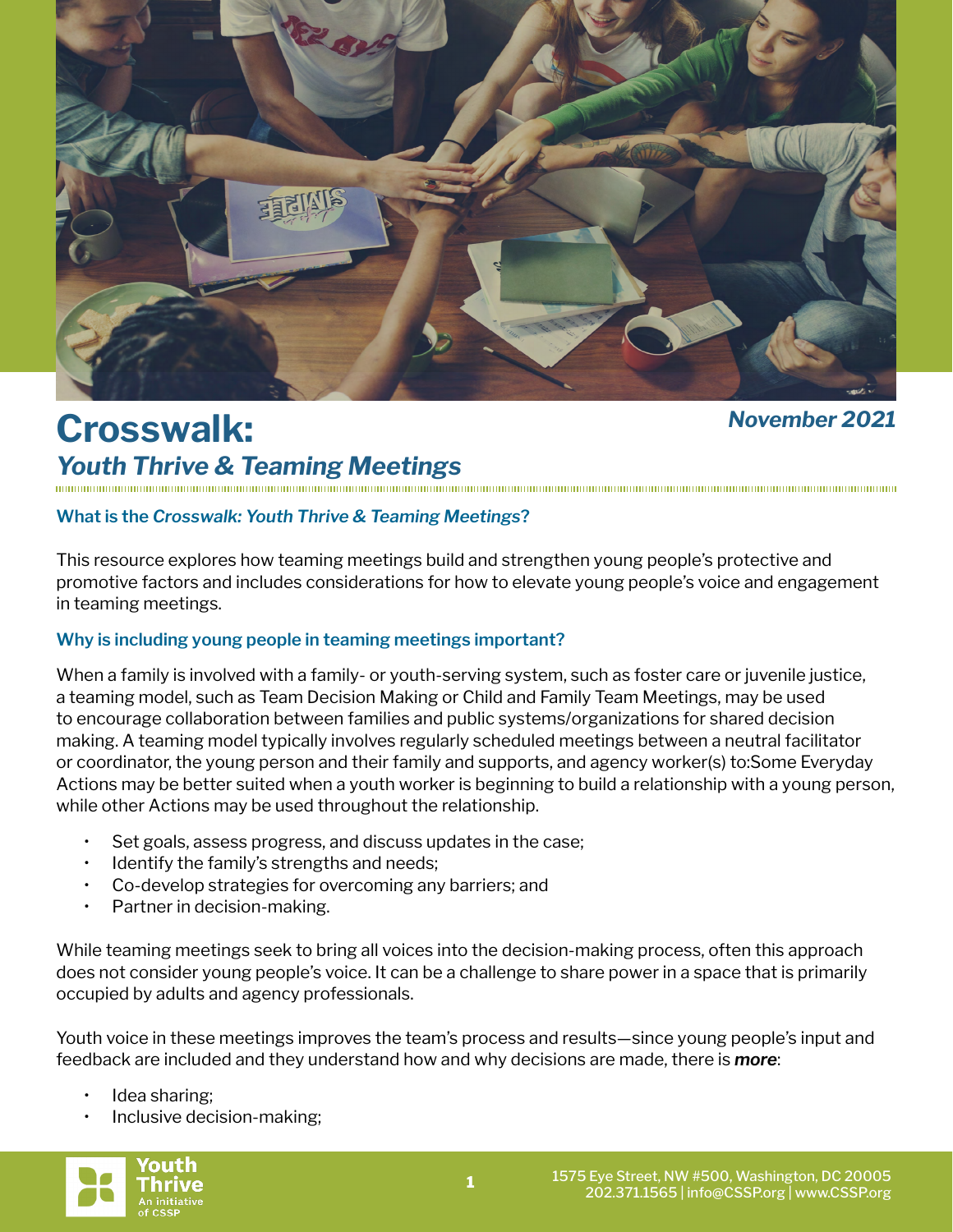- Effective planning that meets young people where they are; and
- Buy-in from young people for doing the agreed upon tasks.

When young people are part of the teaming meeting, efforts must be made to center them in the conversation and as active decision makers in the decision-making process. In doing so, young people will have the opportunity to practice and hone their critical thinking skills and are more likely to feel a sense of power in their own lives.

## **Using team meetings to build and strengthen young people's Protective & Promotive Factors**

The table below illustrates how teaming meetings can identify, build, and strengthen a young person's protective and promotive factors:

| <b>Youth Thrive</b><br><b>Protective</b><br>& Promotive<br><b>Factors</b> | <b>Youth Thrive Definition</b>                                                                                                                                                                                                                                                                                                                           | How a teaming meeting builds and<br>strengthens the Youth Thrive Protective<br>and Promotive Factors                                                                                                                                                                                                                                                      |
|---------------------------------------------------------------------------|----------------------------------------------------------------------------------------------------------------------------------------------------------------------------------------------------------------------------------------------------------------------------------------------------------------------------------------------------------|-----------------------------------------------------------------------------------------------------------------------------------------------------------------------------------------------------------------------------------------------------------------------------------------------------------------------------------------------------------|
| <b>Youth Resilience</b>                                                   | Managing stress and functioning<br>well when faced with stress,<br>challenges, or adversity                                                                                                                                                                                                                                                              | Acknowledges a young person's strengths,<br>including examples of how the young person<br>did well and/or persevered through a stressful<br>or challenging experience (regardless of how<br>big or small)-this builds and strengthens a<br>young person's self-efficacy and evidence of<br>their ability to make positive and productive<br>decisions.    |
| <b>Social Connections</b>                                                 | Having healthy, sustained<br>relationships with people, places,<br>communities, and a force greater<br>than oneself that promote a<br>sense of trust, belonging, and<br>that one matters.                                                                                                                                                                | By inviting the young person to identify who<br>they'd like to have at the meeting, it brings<br>together a young person's existing supportive<br>relationships and identifies and strategizes on<br>opportunities for expanding community and<br>social networks that provide help to a young<br>person, affirm their identity, and meet their<br>needs. |
| <b>Concrete Support in</b><br><b>Times of Need</b>                        | Making sure young people<br>receive quality, equitable,<br>respectful, and culturally<br>supportive services that meet<br>their basic needs, and teaching<br>young people to self-advocate<br>and take the lead in identifying,<br>seeking out and obtaining<br>the help they need in their<br>community and through social<br>and cultural connections. | Asks young people about their needs and<br>collaborates to identify concrete approaches<br>and next steps for meeting them. Opportunity<br>to practice self-advocacy and taking the lead in<br>identifying what is necessary for their success.                                                                                                           |

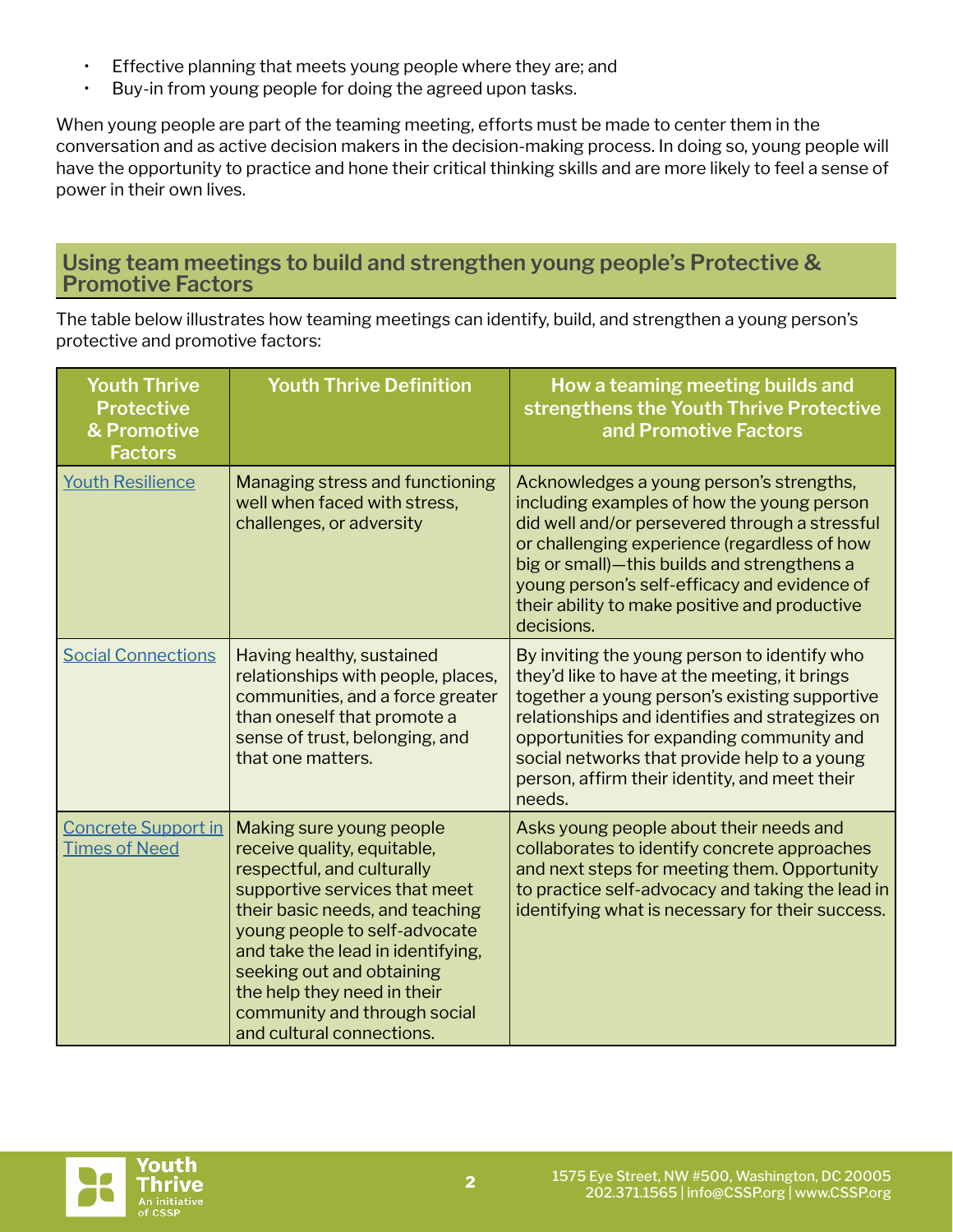| <b>Youth Thrive</b><br><b>Protective</b><br>& Promotive<br><b>Factors</b> | <b>Youth Thrive Definition</b>                                                                                                                                      | How a teaming meeting builds and<br>strengthens the Youth Thrive Protective<br>and Promotive Factors                                                                                                                                                                                                                                                                                                                                                |
|---------------------------------------------------------------------------|---------------------------------------------------------------------------------------------------------------------------------------------------------------------|-----------------------------------------------------------------------------------------------------------------------------------------------------------------------------------------------------------------------------------------------------------------------------------------------------------------------------------------------------------------------------------------------------------------------------------------------------|
| Knowledge of<br><b>Adolescent</b><br><b>Development</b>                   | Understanding the unique<br>changes and assets of<br>adolescence and implementing<br>policies and practices that<br>reflect a deep understanding of<br>development. | Recognizes young people's individual<br>experiences, knowledge, and skills. Shares<br>information about adolescent brain<br>development and how it contributes to young<br>people's decision making. Ability to have a<br>more holistic view of a young person and to<br>co-identify their strengths and areas in need of<br>growth and support. Participating in this type<br>of activity is developmentally appropriate for<br>most young people. |
| Cognitive and<br>Social-Emotional<br>Competence                           | Acquiring skills and attitudes<br>that are essential for forming an<br>independent, positive identity<br>and having a productive and<br>satisfying adulthood.       | Encourages young people to share their<br>thoughts, concerns, and ideas and for adults<br>to actively listen. Opportunity for young<br>people to develop the skills necessary to think<br>constructively about their needs and goals,<br>problem solve, self-advocate, and form a<br>positive, independent identity.                                                                                                                                |

# **Considerations for elevating young people's engagement, voice, and leadership in a teaming meeting**

Below are ideas and considerations for individuals and public agencies/organizations committed to teaming with young people.

### **What agencies/organizations can do:**

- **• The right facilitator is key.** The role of a teaming meeting facilitator is valuable as they set the tone for the teaming approach and must be aware of and respond to all of the moving parts that can impact the success of the teaming meeting. Simultaneously, facilitators need to value and actively seek out young people's voice and leadership in the teaming meeting. Considerations for hiring teaming meeting facilitators include, but are not limited to:
	- » What skills have been identified by young people for facilitators to be successful in this role? How are these included in the job description, interview/hiring process, and agency/ organization accountability structures?
	- » Do facilitators understand adolescent development, the impact of toxic stress and trauma, healing centered engagement, and the protective and promotive factors? Are they reflective of the communities they will be serving? Are they aware of their own implicit bias and how to mitigate it in their interactions with young people and families? Have they done their own work in racial equity?
	- » Do the facilitators have lived experience in a youth serving system?
	- » Are facilitators adequately compensated for their work and is the salary competitive compared to other youth-serving roles within the agency/organization?

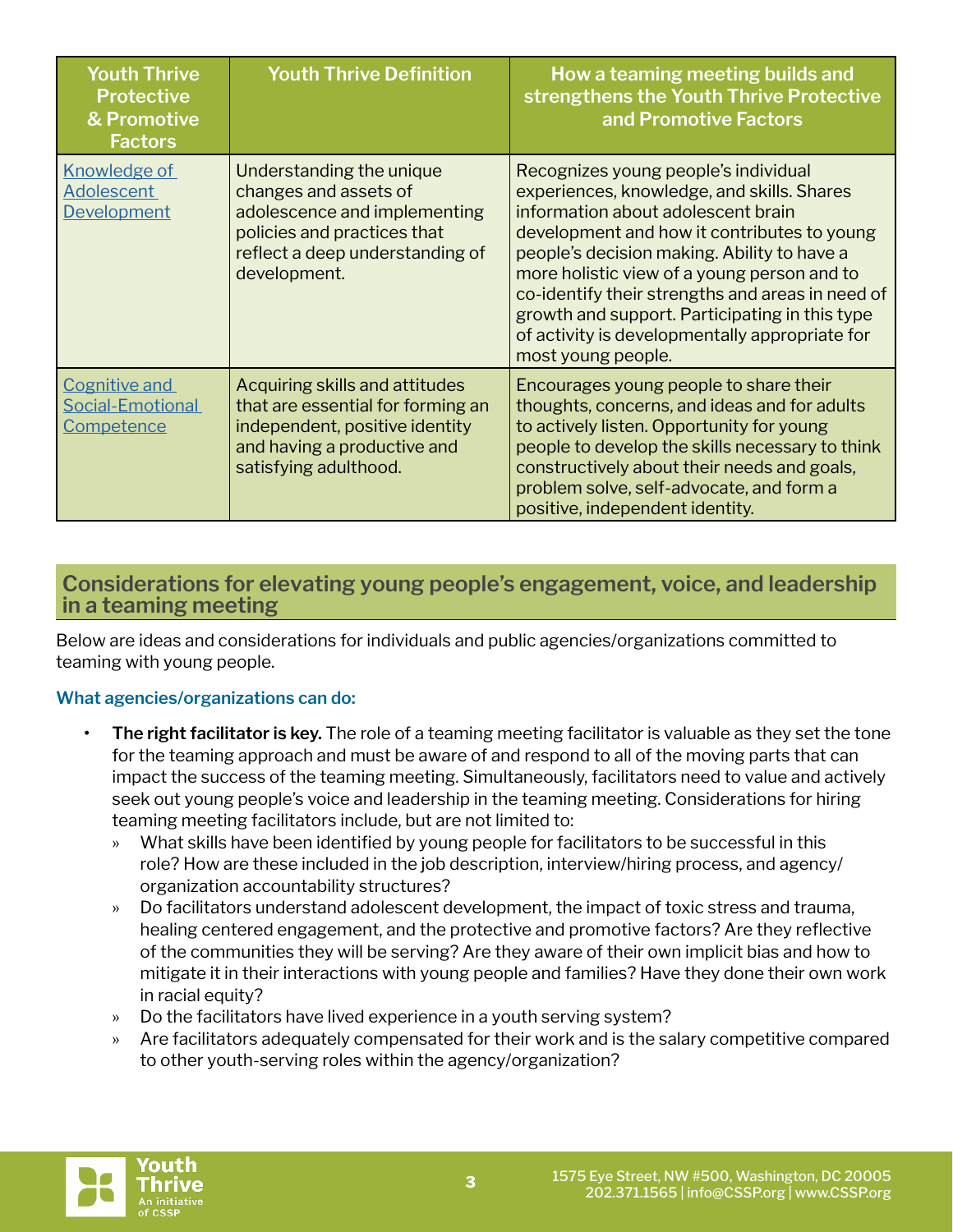- **• Facilitators need training too.** In addition to seeking a facilitator with values that support, honor, and respect young people, they need to understand adolescent development and its role in decision making, the values of the agency/organization, their job responsibilities, and how their role fits within the agency/organization. Considerations for facilitator training include:
	- » When and how often are facilitators trained in the Youth Thrive Protective and Promotive Factors, adolescent development and well-being, positive youth development, and healing centered engagement? How are they kept up to date on the latest research and evidenceinformed practices that help young people to thrive?
	- » Have facilitators been trained in implicit bias and the impact of racism on young people's wellbeing?
	- » How is the training information explored and reinforced during supervision?
	- » How much time and space are facilitators given to build and strengthen their teaming skills for working with young people? Are there expectations that trainers must complete a certain number of training hours per year?
	- » What is the role of young people in the facilitator training (e.g., co-facilitators, co-design the facilitator training)?
	- » How does the agency/organization express that it values the voice and leadership of young people? How is this integrated into the facilitator training and in day-to-day responsibilities and expectations?
- **• Advocates for young people.** In addition to a support for the entire family, young people may want to have their own ally or advocate as part of the team—this is a trusted adult who the young person identifies and is charged with promoting, supporting, and speaking up for the young person (e.g., peer mentor, teacher, coach). The advocate the young person identifies may be different then their court-appointed legal advocate—such as a Court Appointed Special Advocate, Guardian Ad Litem or attorney. Considerations for including the young person's advocate include, but are not limited to:
	- » How are young people encouraged to include an advocate in the teaming meetings? Are they asked before the first meeting and throughout the teaming process? How are young people helped to identify an advocate?
	- » Does the agency/organization have guidance for who can serve as a young person's advocate (e.g., must be age 18 or older)? If yes, how has this been shared with the young person? If no, how are young people included to help develop it?
	- » How is the young person's advocate made aware of the teaming meetings (e.g., calendar shared, email invite, phone call, text)?

## **What individuals can do:**

- **• Be prepared.** Prior to any meeting/interaction with the young person, gauge what are and/or have been barriers to their authentic engagement and work with meeting participants and the young person to find ways to address them. Considerations include, but are not limited to:
	- » How does the young person provide their thoughts on the meeting structure and agenda prior to the meeting? Does the young person help co-design the meeting agenda? What has the young person identified as the best approaches for making sure their voice is heard during the meetings (e.g., they want dedicated time on the agenda to speak during each meeting)?
	- » Beyond the case file and teaming meetings, how are the teaming meeting participants learning about the young person's strengths, interests, and opportunities for growth? How do the team members interact with the young person (e.g., phone calls, texts, in-person events) and how often?

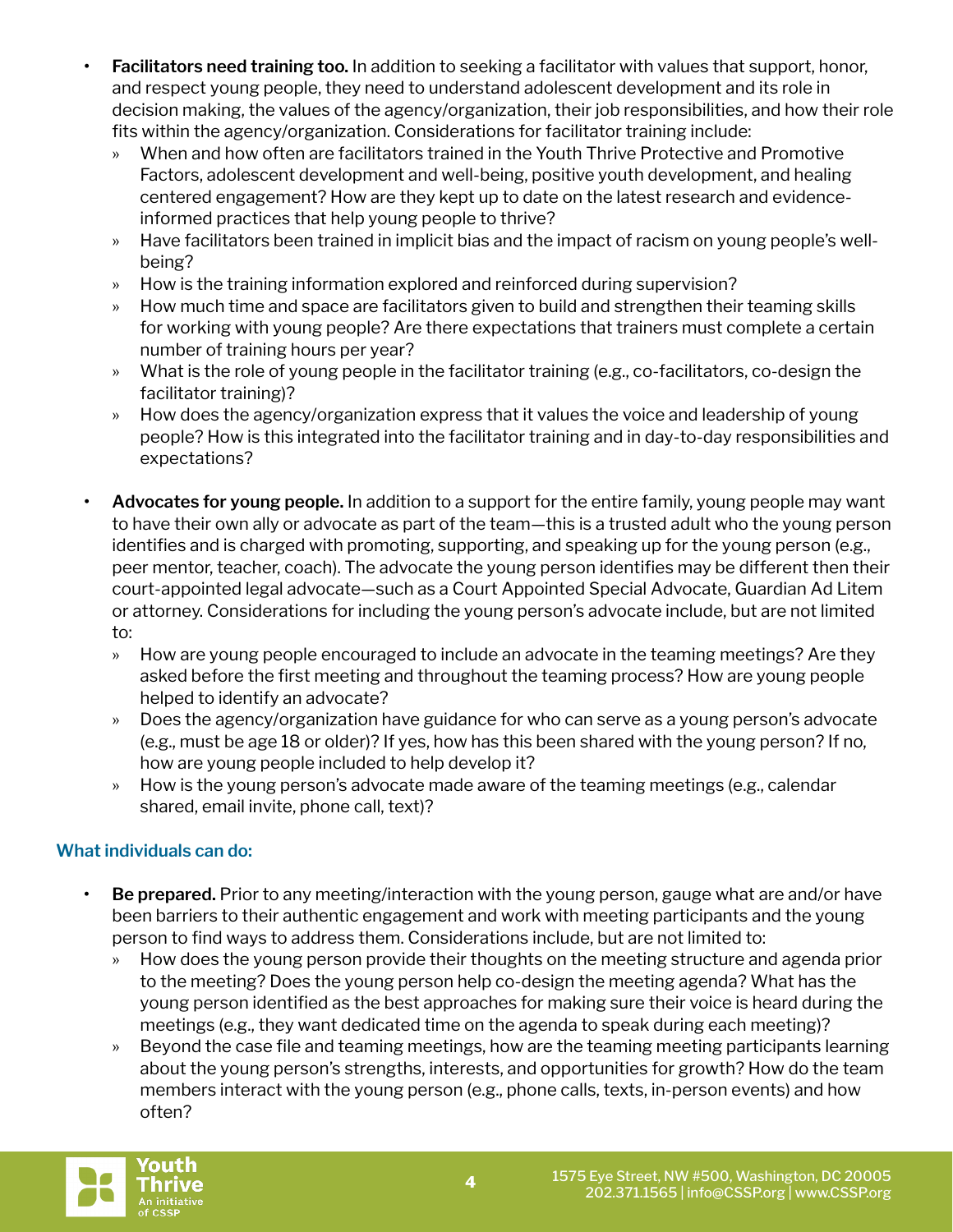- » How are the meeting participants collaborating with the young person? How is the young person given space to openly share and participate in the meeting? What ideas do the meeting participants have for ensuring the young person actively participates in the meetings?
- » Is there an awareness of how one's own experiences, biases, and traumas impact interactions with young people? What steps are being taken to address this?
- **• Model coaching and engagement.** The facilitator has two primary tasks during the teaming meeting – 1) to engage everyone in decision making and 2) to model coaching and collaboration with young people and their families. Considerations for modeling a teaming approach include, but are not limited to:
	- » Are young people asked to serve as a co-facilitator in the teaming meetings? How are they helped to prepare for this role?
	- » Are young people given time on the agenda to discuss any highlights or concerns they would like to share?
	- » How is the young person coached and supported to take the lead in developing their goals? How are the young person's goal included in the team meeting agenda?
	- » How is the young person supported to prepare for the team meeting? This includes helping the young person to identify and/or clarify their needs and goals for the teaming meeting and to help them find ways to effectively share these with the larger team.
	- » Are strengths-based language and reflective coaching used when discussing the young person's strengths, areas of opportunity, needed supports and services, and goals?
	- » How is the importance of strength-based approaches shared with the team? How is the team coached to practice and use these approaches?
- **•** Set the foundation. Discuss the purpose of the teaming meeting, each person's role and responsibilities, define active listening, and center the meeting around the young person and their needs. Considerations include, but are not limited to:
	- » How is information about the protective and promotive factors, adolescent development, the impact of toxic stress and trauma on young people, positive youth development, and healing centered engagement shared with the entire team?
	- » Does the young person understand why they are involved in the public agency/organization, such as foster care, and what needs to be completed to exit the public agency/organization?
	- » How often are the young person and team asked if anyone else needs to be included in the team/as part of the meetings (e.g., family member, therapist)?
	- » How are people with disabilities accommodated during the teaming meeting?
	- » Are the young person and their family asked if they prefer an in-person or virtual teaming meeting?
		- − If the preference is for a virtual meeting, how have the teaming meetings been adapted for a virtual space (e.g., does the young person and their family have internet access, who is responsible for sending out the virtual meeting link)?
		- − If in person, where do the meetings take place? Is it a welcoming space and conducive to teaming (e.g., private, has a white board for posting the agenda and tracking next steps)? Is there another location where the young person would feel more comfortable (e.g., public library, local park)? Do the teaming members have ideas for where the meetings could take place?
	- » Are all of the young person's concerns addressed before moving on to another topic? How is the young person supported to voice their concerns and/or any barriers they are facing?
	- » How has a brave space been created for young people to share their experiences or concerns regarding racism, trauma, sexual orientation and gender identity and expression (SOGIE), and other issues that may result in discrimination or bullying?